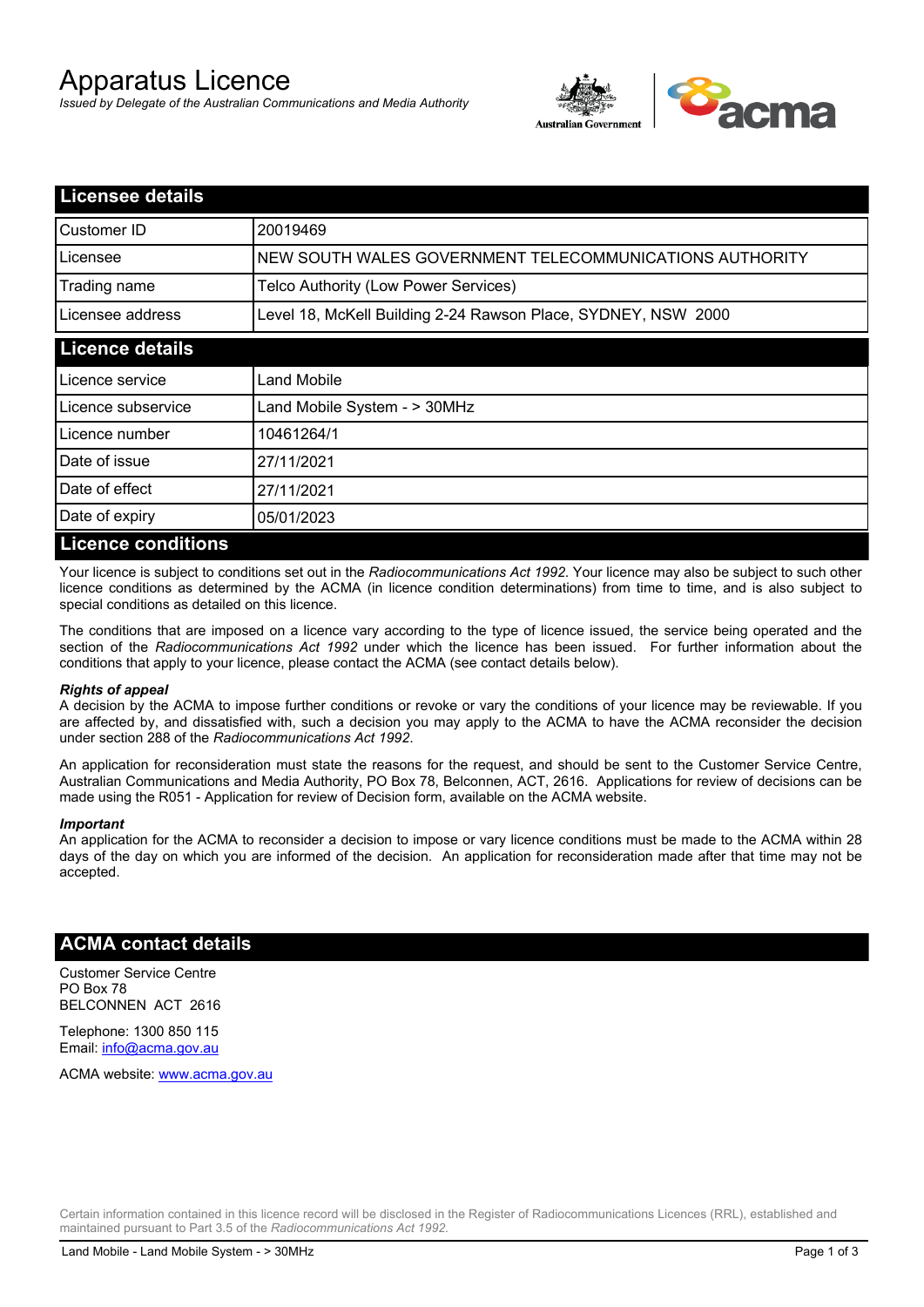# **Advisory Notes applying to licence no.: 10461264/1**

Conditions applicable to the operation of Land Mobile System station(s) authorised under this licence can be found in the Radiocommunications Licence Conditions (Apparatus Licence) Determination and the Radiocommunications Licence Conditions (Land Mobile Licence) Determination. Copies of these determinations are available from the ACMA and from the ACMA home page (www.acma.gov.au).